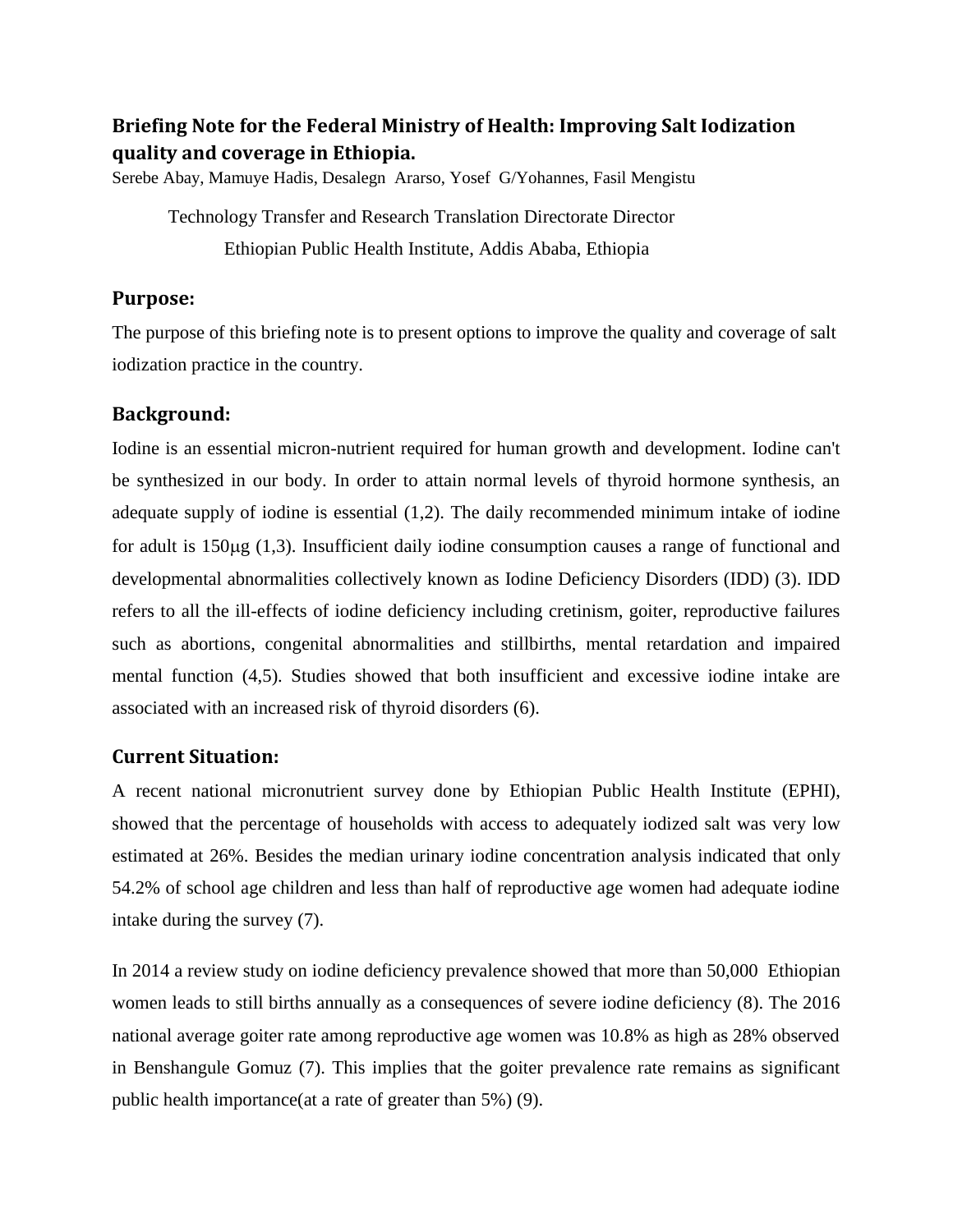Low dietary intake, poor quality of salt iodizing and low iodized salt consumption were the leading causes for iodine deficiency (8). A recent iodometric titration test from the source[Afdera] done by food science laboratory at EPHI showed that the quality of salt iodization varies from below detection limit to 100ppm (10), while the normal range is 20ppm to 40ppm as iodine form (3). This poor quality of salt iodization was because of the iodinating process was made manually by knapsack which is inefficient in producing adequately iodized salt to meet the mandatory standard.

# **Challenges with the current salt iodization practice**

- The current major salt iodization practice is Knapsack, which is manual spray of iodine(KOI3) to the salt. Through this it is difficult to maintain a fixed salt–iodine proportion to have adequately iodized salt. It is also labor intensive.
- Even the Knapsack salt iodization is not performed well due to the weak site control mechanism.
- Producers are enforced to produce with a limited quota and fixed price which means no market competition and no motivating factor to adequately iodize.
- The harsh environment with low living facilities worsens the problem of salt iodization.

### **Options:**

**Option 1:** Introducing small scale salt iodizing machineries

- The advantage is this will create work opportunity for salt producer association and it can be immediately applied.
- As limitation it needs strong monitoring and evaluation to satisfy an optimamum quality of iodized salt.

**Option 2**: Building a Centralized iodized salt production plant.

- The advantage is that it produces adequate amount and effectively iodized salt. It is also easy for monitoring and quality assurance.
- As a limitation it requires huge capital, and continuous water and electric supplies.

### **Option 3:** Establish modern and effective market system

 This option in combination with the above options helps to achieve universal access for adequately iodized salt through sustainable and effective market system.